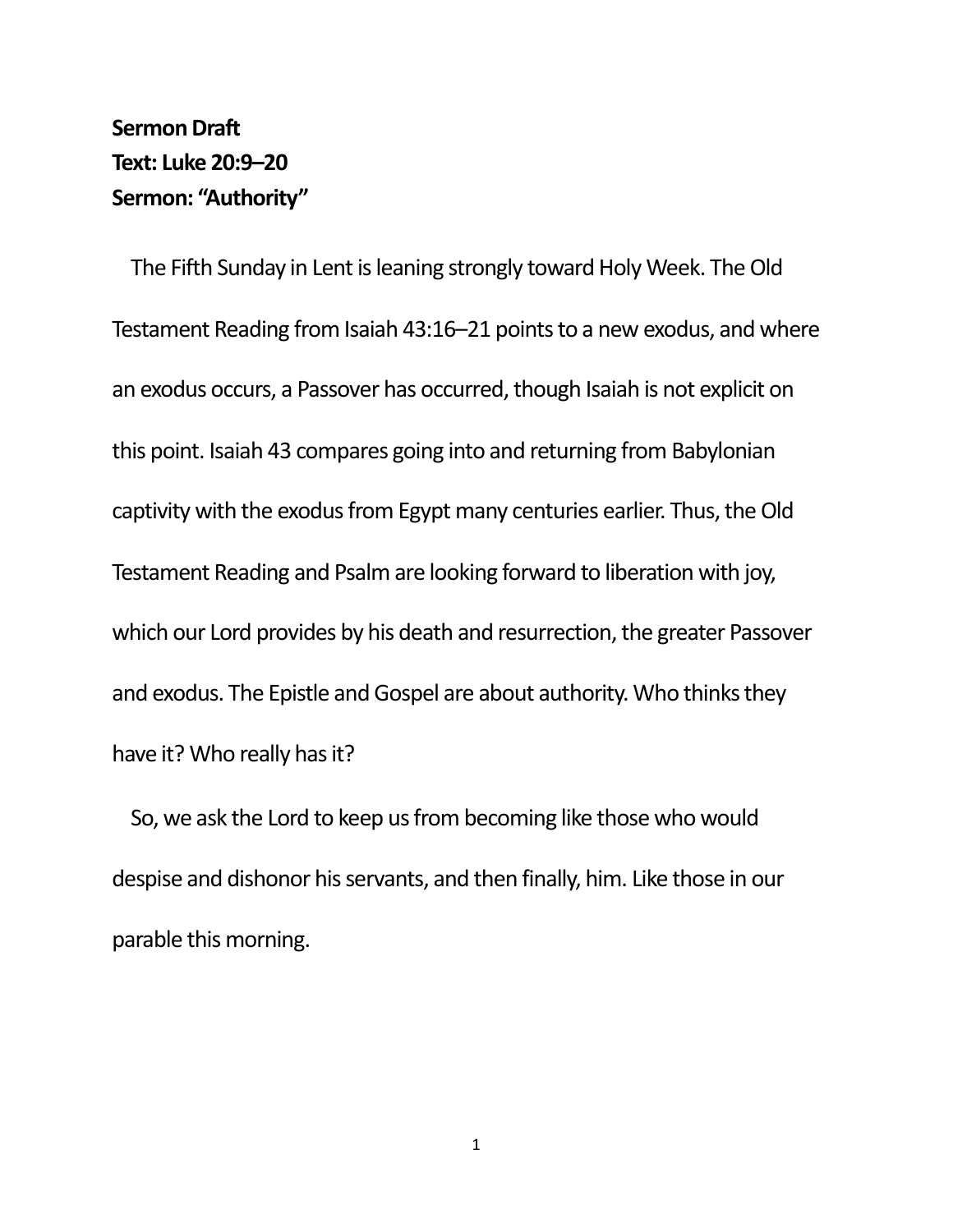Our Gospel lesson for today takes place on Tuesday of Holy Week in Jerusalem. The people around Jesus were becoming very polarized as He moved forward with His mission to save the world by dying on the cross. The enemies of Christ question His authority.

We all like the idea of having everything our own way, of being our own boss, and we don't at all care for somebody else telling us what we can and can't do. The same was for the tenants in the vineyard and for us today. We want things our way, when and how, just like the Jewish leaders and the Sanhedrin in our parable who Jesus was referring.

We, all have a problem with authority at some time or in certain situations even, whether we like to admit it or not, with God's authority.

In our text this morning, that problem has been simmering, and in the next few days or, in our church year, in the next two weeks it is going to boil over into the crucifixion of God's own Son.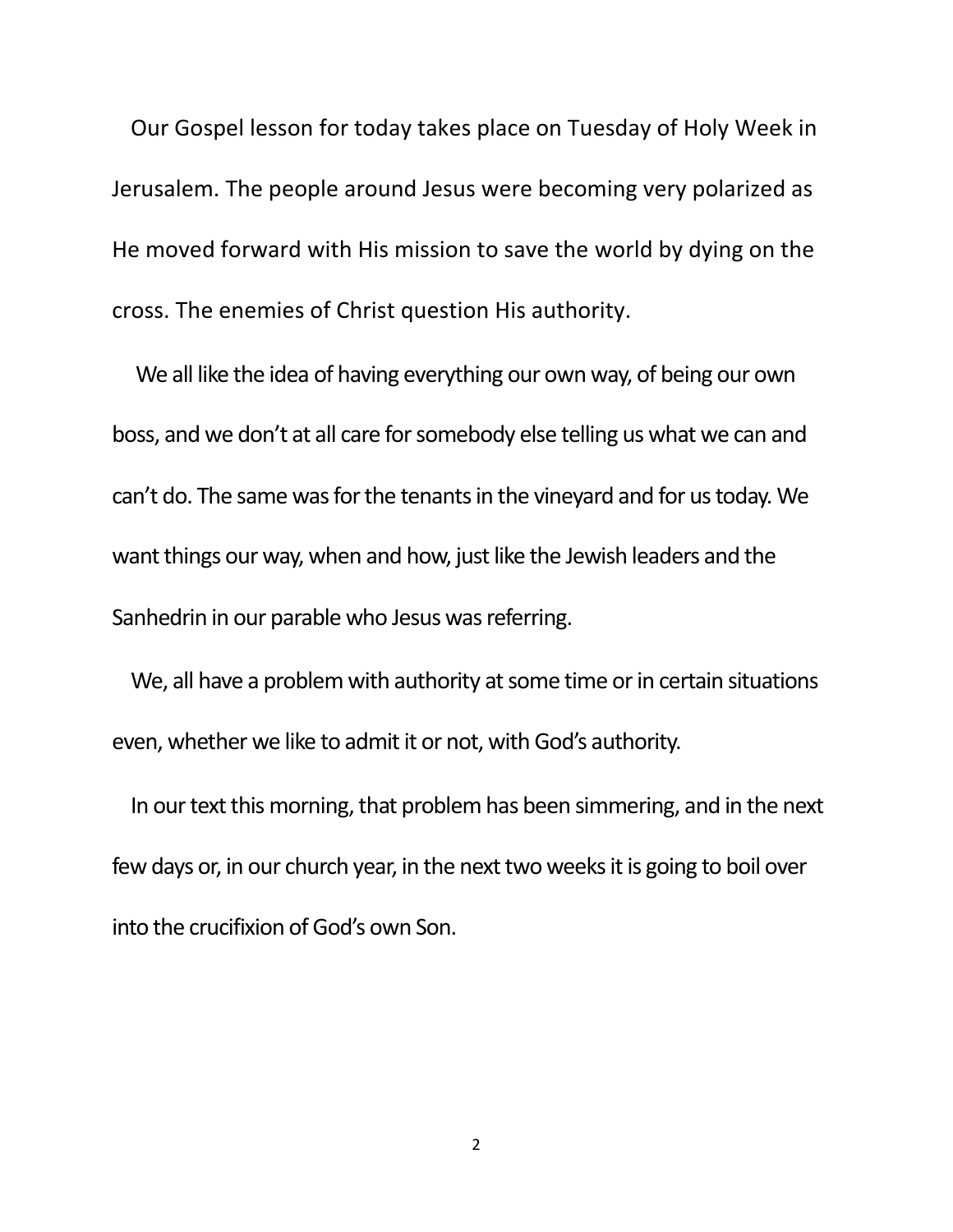You see, sinners' natural perception is that God's authority prevents them, us from getting what they want. The tenants in Jesus' parable of the vineyard decide that the master's authority over his vineyard stands in the way of them having it themselves (vs 9–10). Jesus' authority has been persistently opposed all throughout Luke's Gospel. Our text this morning is but a continuation.

In the parable, the authority that the vineyard owner delegates is challenged. The servants represent the many prophets God sent to his people (Elijah, Elisha, Jeremiah, John the Baptist, and others) whom Israel rejected. The owner's son unmistakably represents God's Son, the Christ, whom God's tenants, Israel, would kill just days later. Incredibly, they believe this will cast off God's authority and make them their own masters. Just like the people of the world today, those who have chosen to belong to Satan.

As followers of Jesus, we, his holy priesthood, have problems with God's authority too.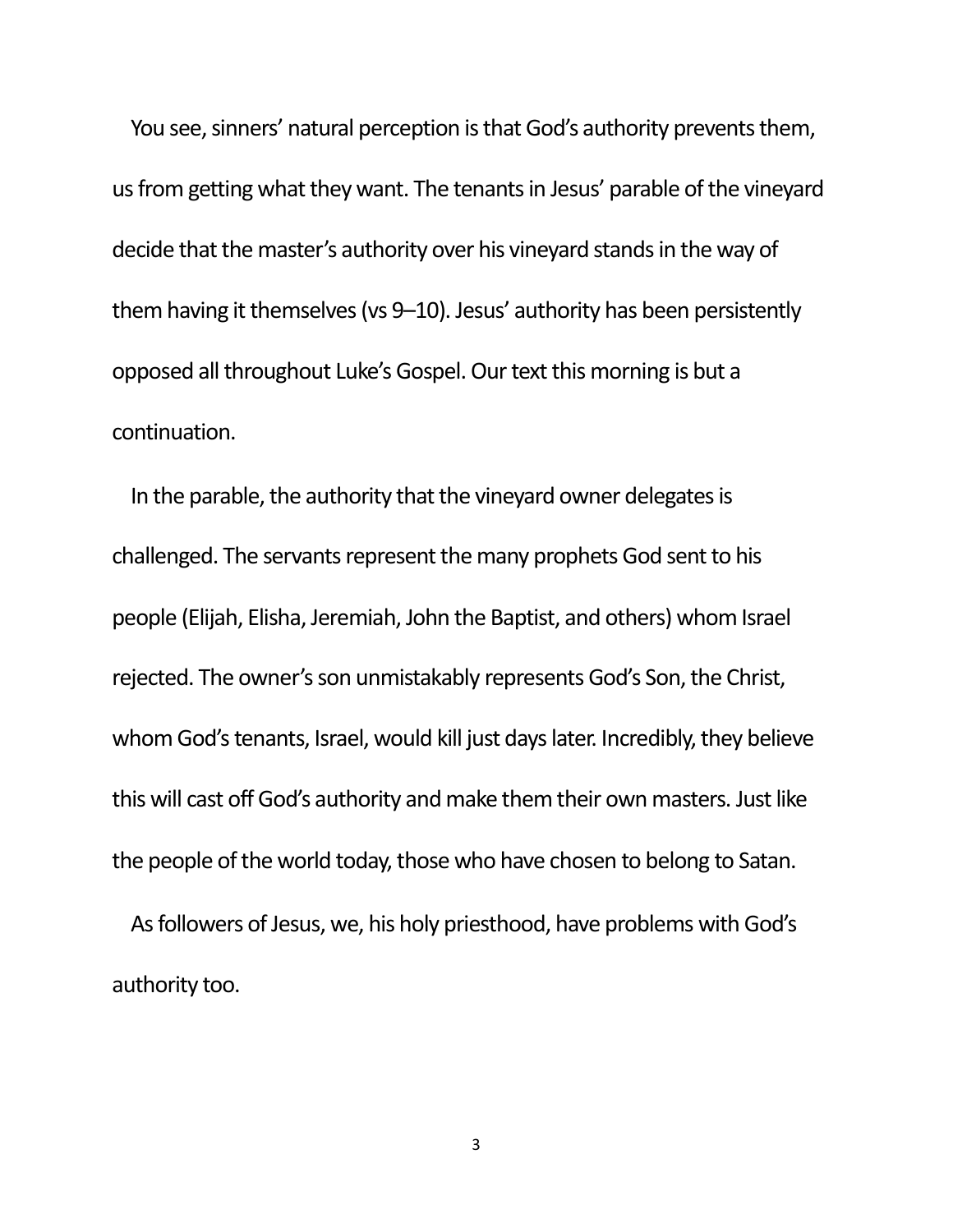We will be challenged by those who despise God's authority and therefore our faith and by the whole world system that makes evil seem normal or even good. We also challenge God's authority, spurred by your sinful nature operating in cahoots with the world. There are things we want despite the cost. Those who remain stubbornly opposed to God's authority will indeed then receive no good news. All that they have will be taken away.

The parable foretells the death of the Son but gives no indication of his resurrection. The same Jewish leaders, when confronted with Jesus' resurrection, will only see it as bad news. They go as far as paying the guards from the tomb to say the disciples took Jesus' body. (Matthew 28:11–15).

What then does our text mean? Jesus will ask in his cryptic and ominous quotation from Psalm 118. *"What then is this that is written: 'The stone that the builders rejected has become the cornerstone"* For those who reject Jesus, it's bad news! Those in our world who continue to oppose God's authority including the mission he's delegated to his Son will also lose everything.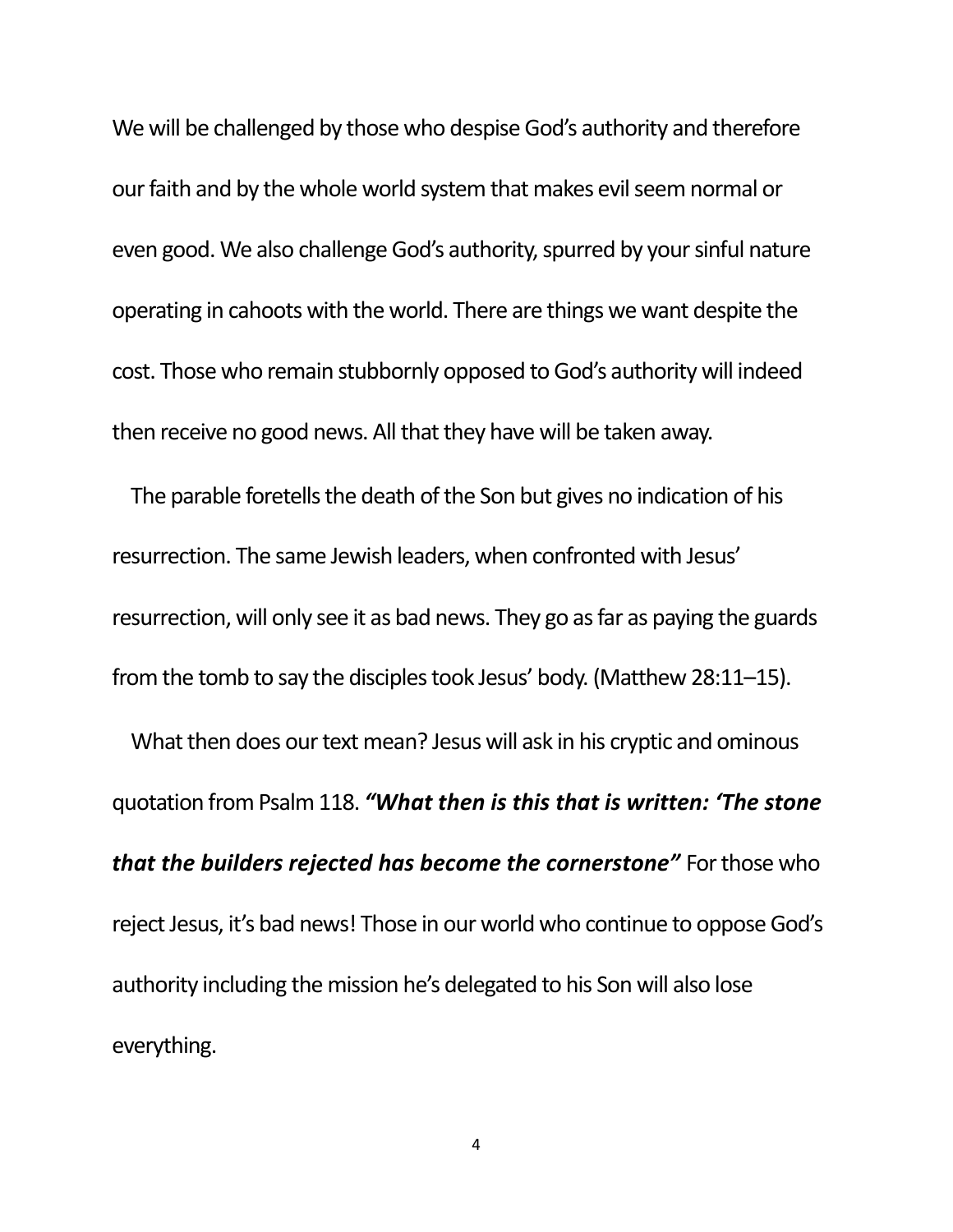Luther, in his commentary on verse 18 of our text for today stood apart from most interpreters or commentaries in that he wrote that those who fall on the stone and are broken to pieces can be Christians. His view was that we all stumble at Christ, and our stony wills must be broken so that we become nothing, and Christ becomes everything, all in all.

In this uncertain and often tragic world, our lives need a solid foundation. Jesus provides it for us. Through faith which is a gift from God, we receive and see Christ for who He is: our King of kings and Lord of lords, our Savior.

Don't like the message? Then kill the messenger. Welcome to the prophet Jeremiah's life. No doubt it was heady stuff for Jeremiah to be called by the Lord while he was still in the womb! . . . until he was sent to the tenants of the vineyard, the people of Jerusalem (Luke 20:10– 12).

5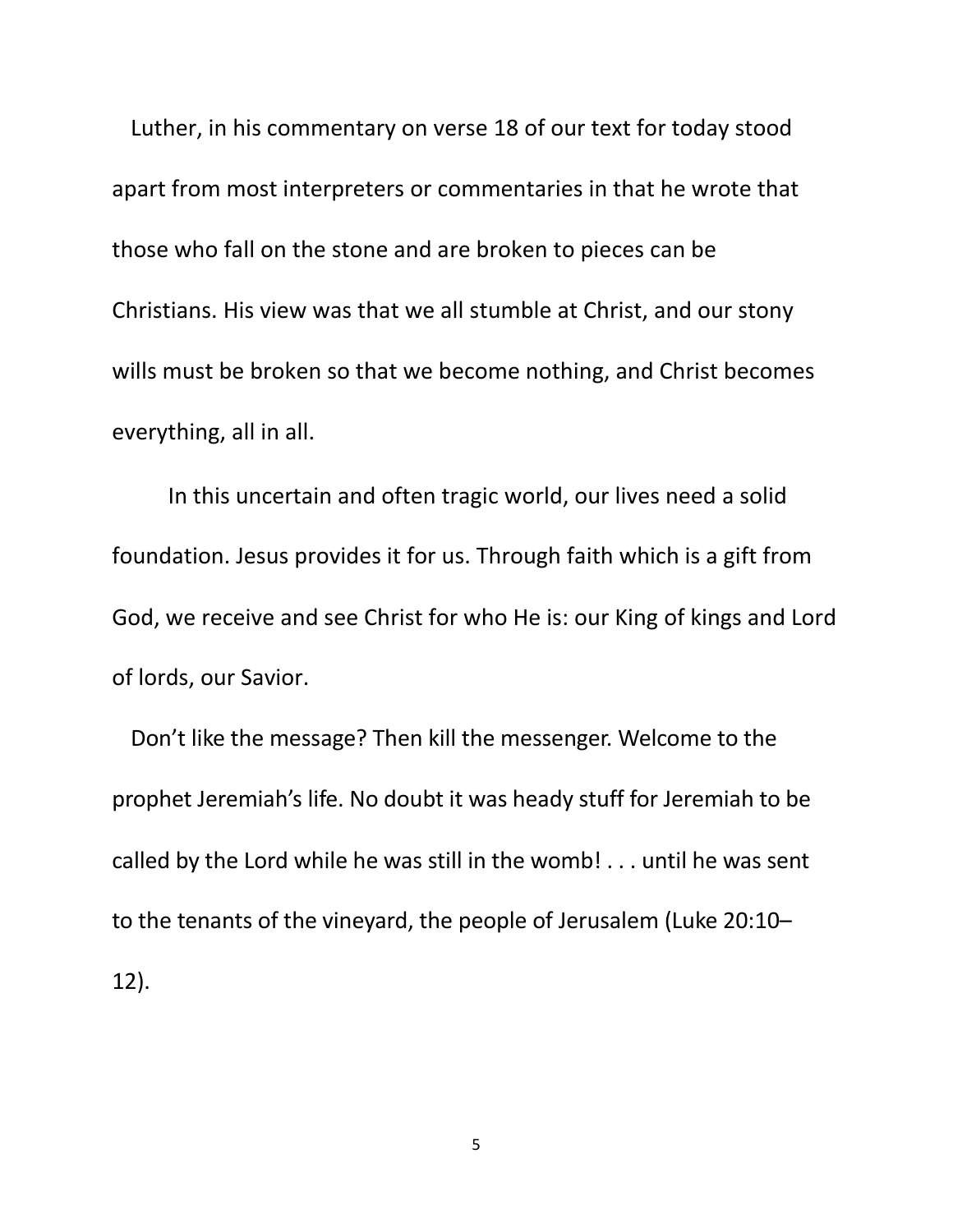How did that go? Not very well. For many years, the people ignored him, dismissed him, and derided him. He was accused of treason. He was within an inch of capital punishment. He was imprisoned. One time, he was thrown into a deep cistern. The water was gone, but he sank into a thick layer of mud, left there to rot to death. Finally, he was taken to Egypt against his wishes, even though he had told the people the Lord's command not to go to Egypt.

But it is through this prophet that the Lord says, *"This is the covenant that I will make with the house of Israel after those days, declares the Lord: I will put my law within them, and I will write it on their hearts. And I will be their God, and they shall be my people… I will forgive their iniquity, and I will remember their sin no more"* (Jeremiah 31:33– 34). The authority of Jesus won't always be rejected.

Easter two weeks from today will be no celebration for those who really wish Jesus dead. Those who despise his Word and him and yes go out of their way to silence us His church.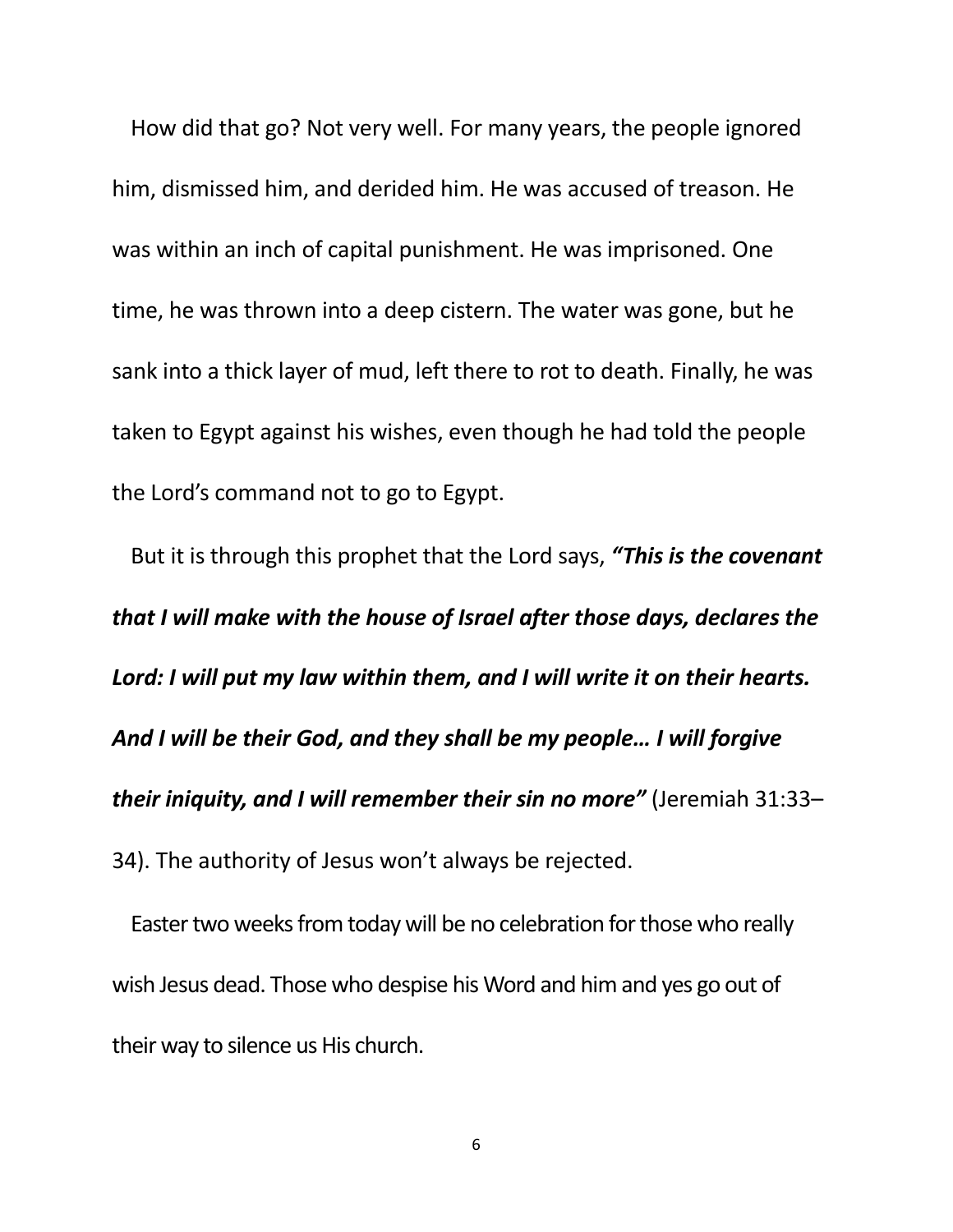We to need to repent of challenging God's authority by our sin. But how does God in fact desire us to see his authority over us?

Jesus' enemies had entirely forgotten the point of millennia of God's authority over them. The master had planted this vineyard and entrusted it to them (v 9). God had graciously been using and blessing Israel all along. He sent his son, even after his servants had been mistreated, begging the tenants to repent (v 13). If they refused, he would "give the vineyard to others." It's still always God's desire to use his authority to give. God has now given the vineyard to us.

Jesus died also for all the times we challenge God's authority, but he has risen! In Christ resurrection we have the assurance of sins forgiven. Therefore God holds no good thing back from us! He gives us everything truly good as a gift. God wants us to understand that this is how he always wishes to exercise his authority. God desires us to see his authority not as withholding but as giving.